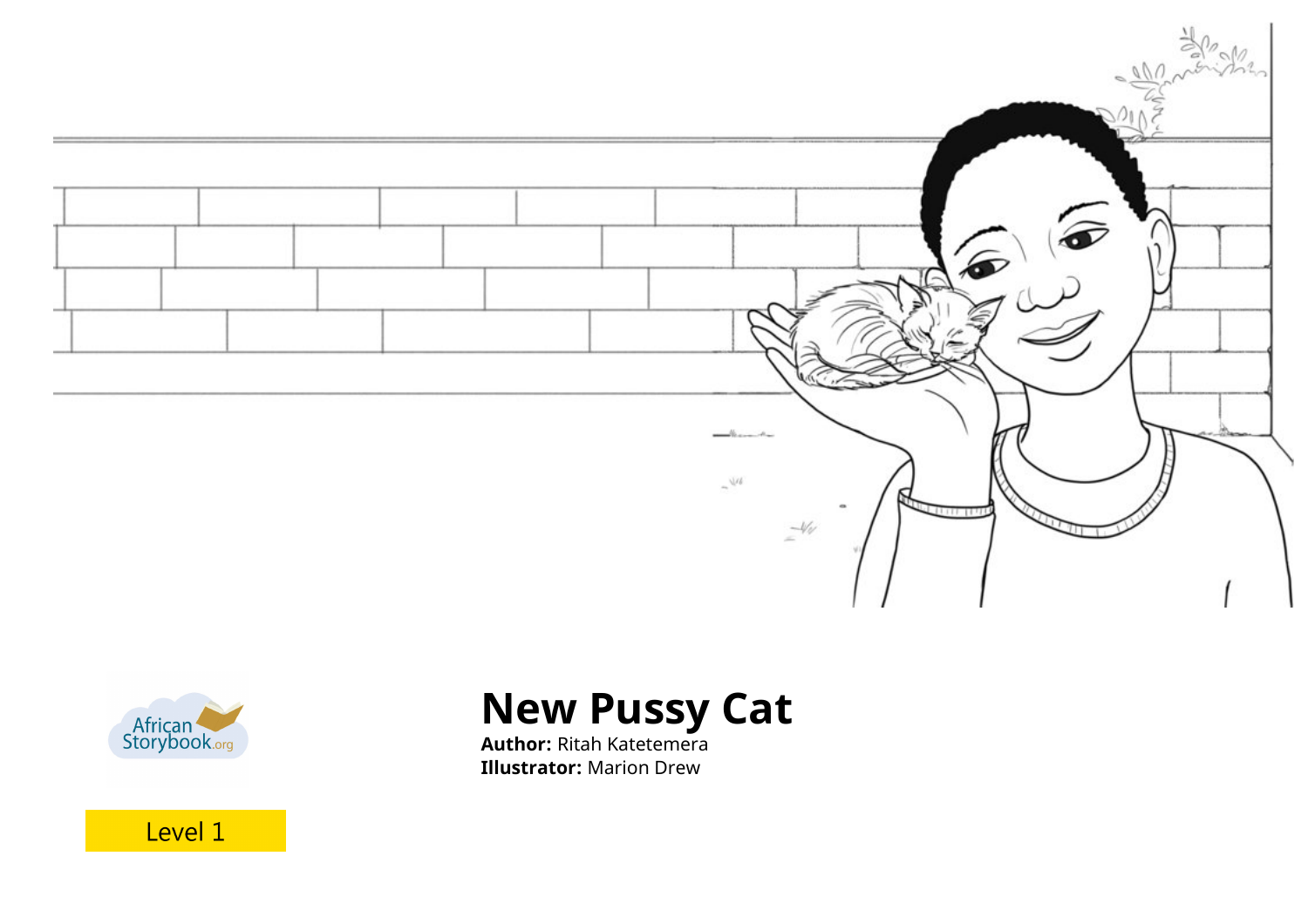

Prosy wanted a pussy cat.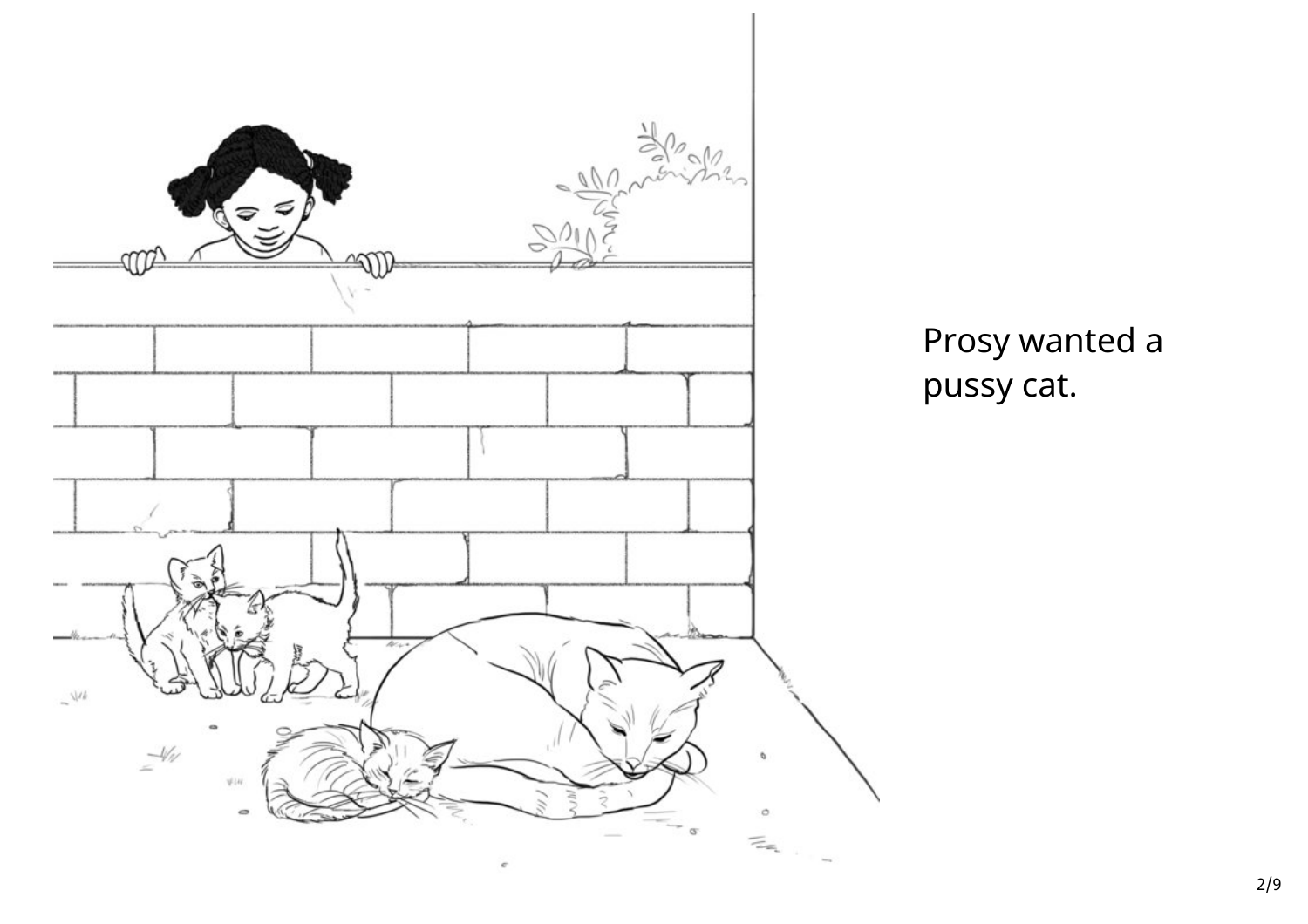

Prosy's family went to visit the pussy cats.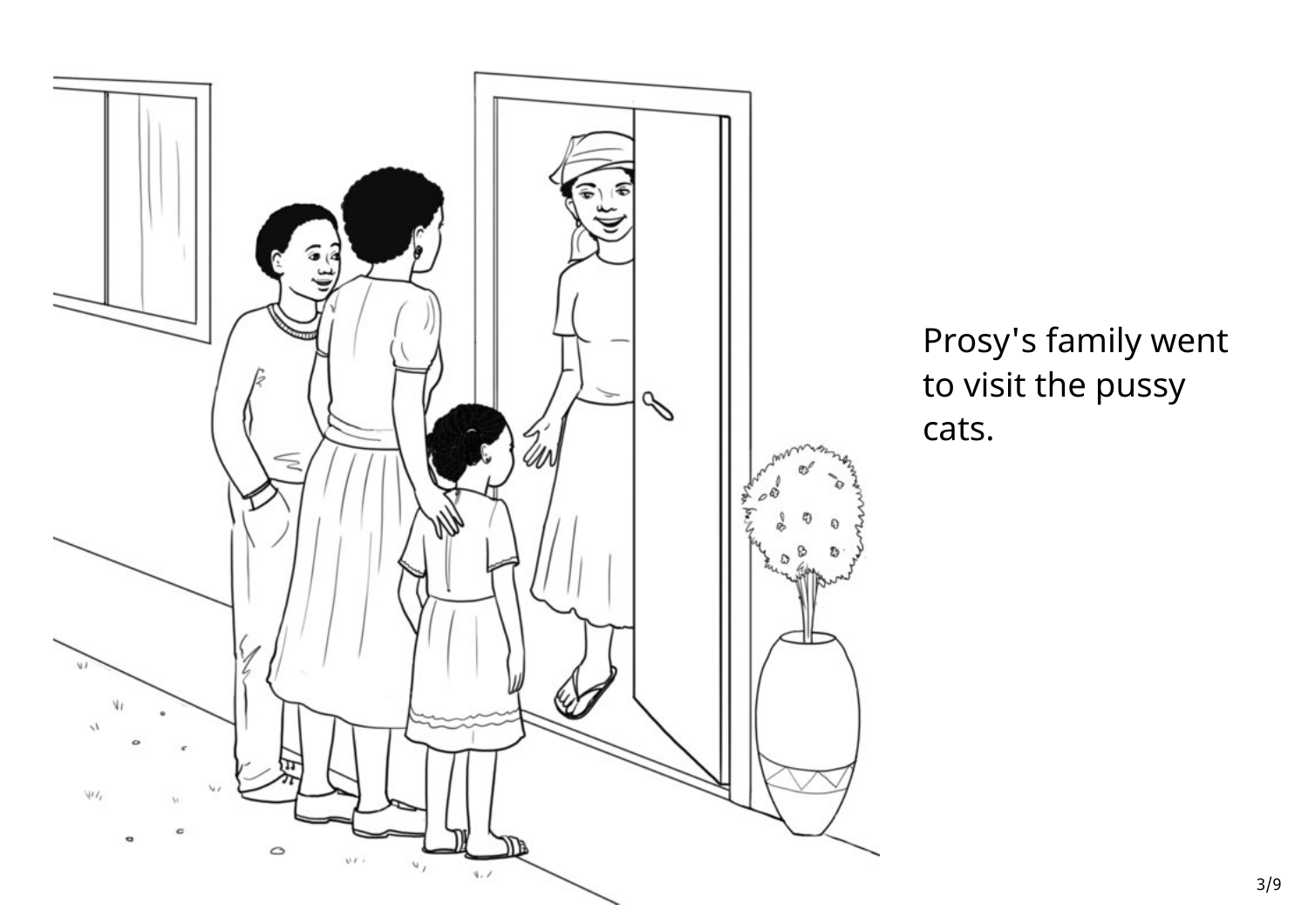

Prosy wanted this cat.

It was too big for her.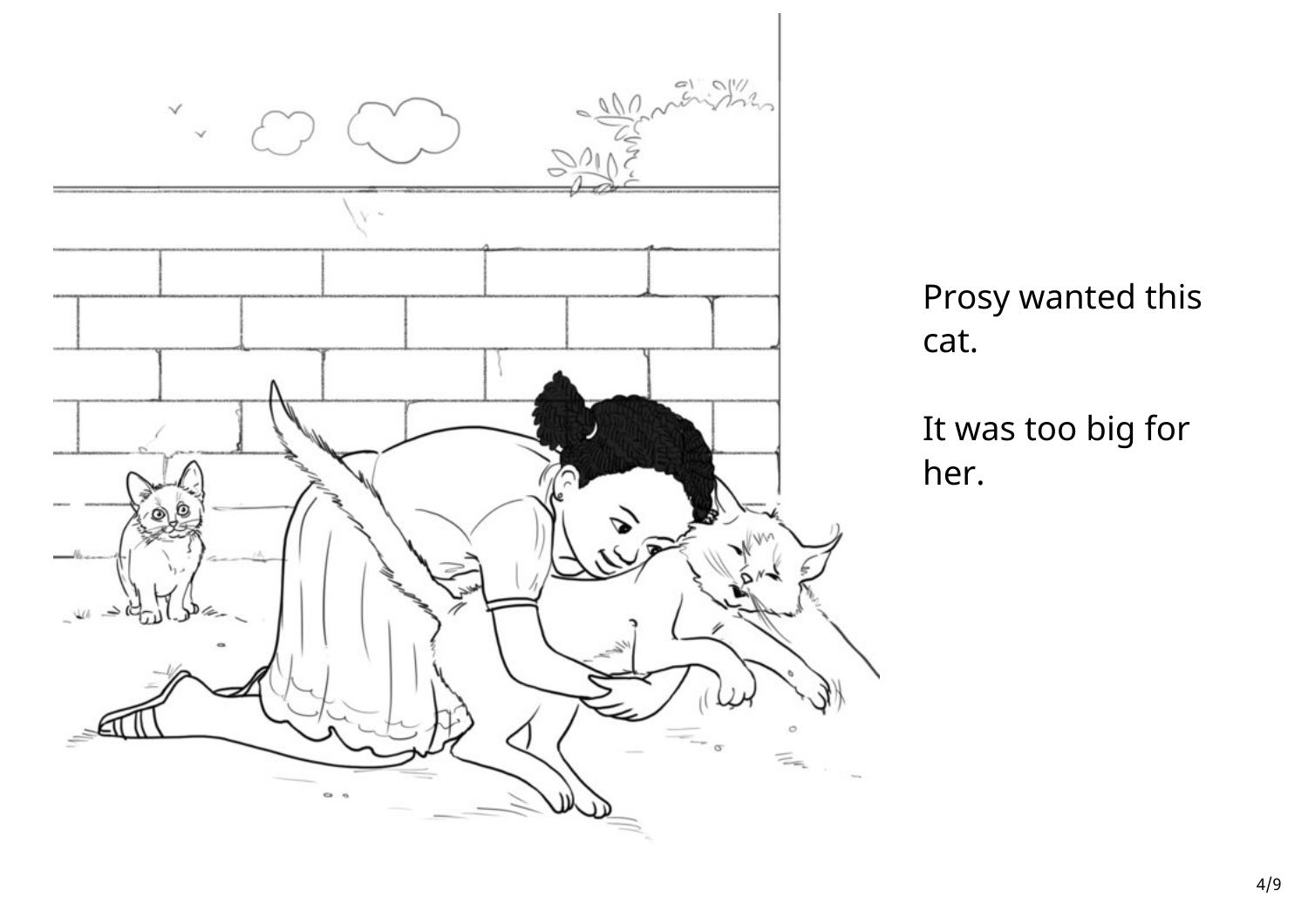

Tim wanted this kitten.

It was too small for him.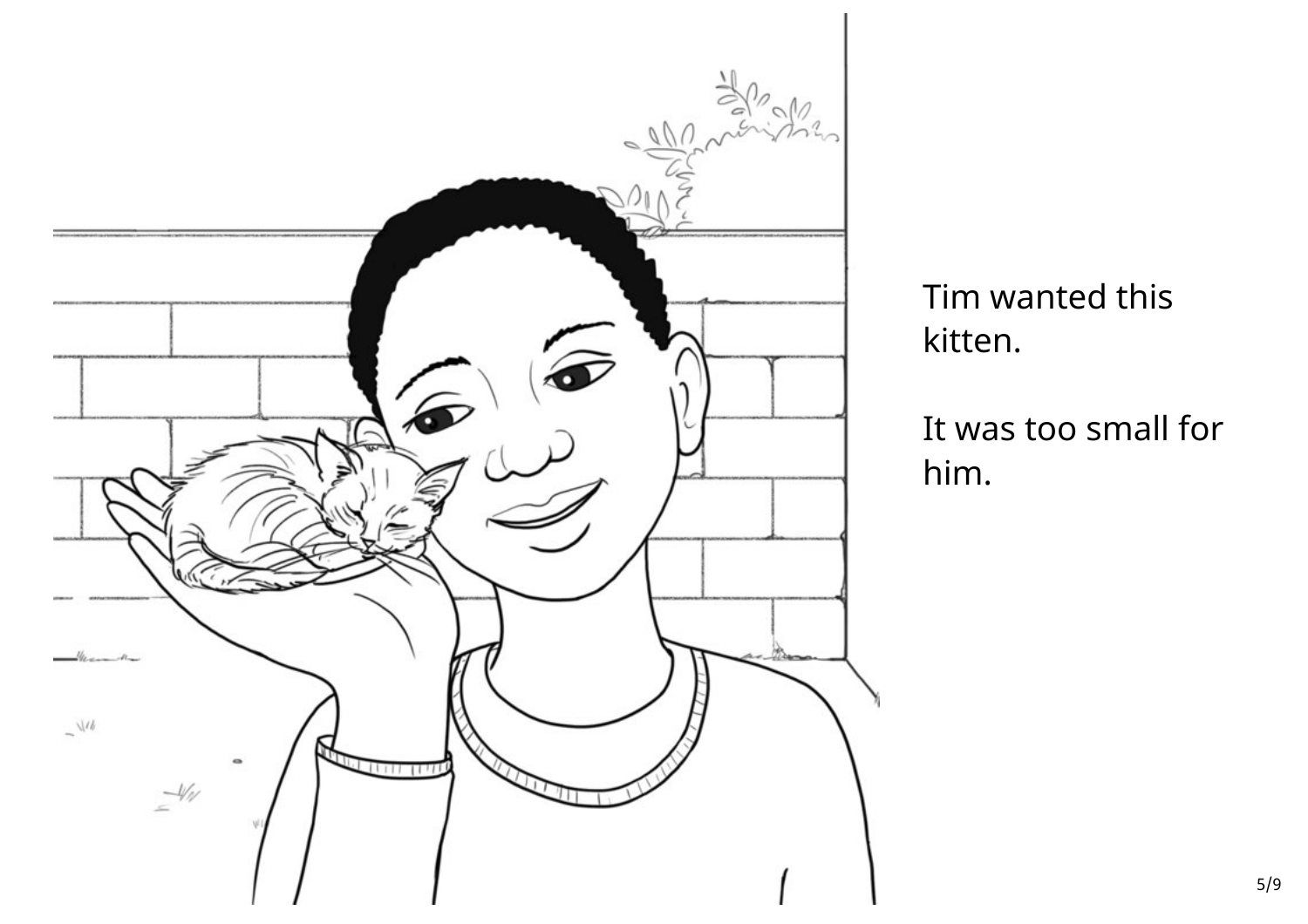

Mum wanted this

It was too quick for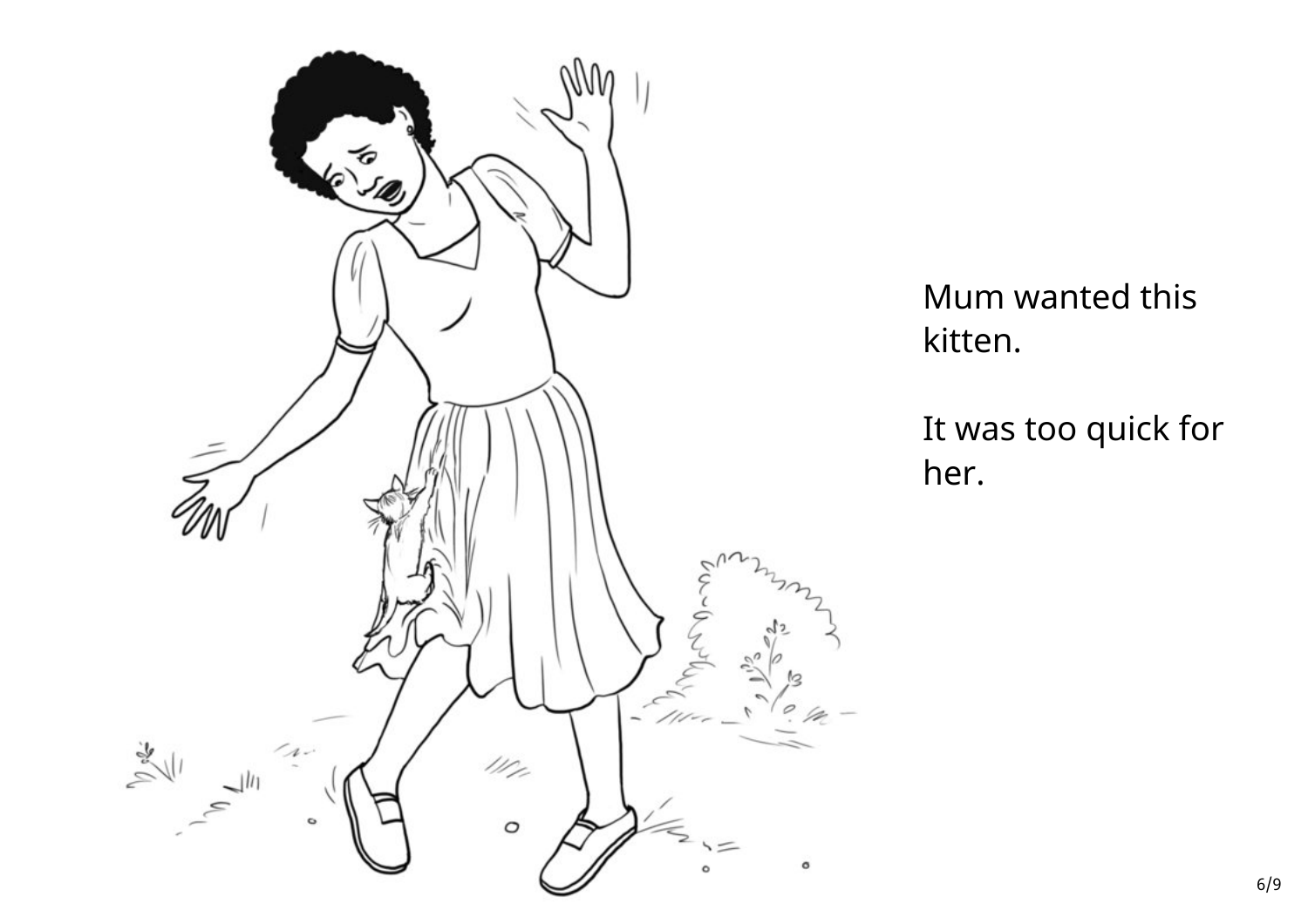

Everyone liked this kitten.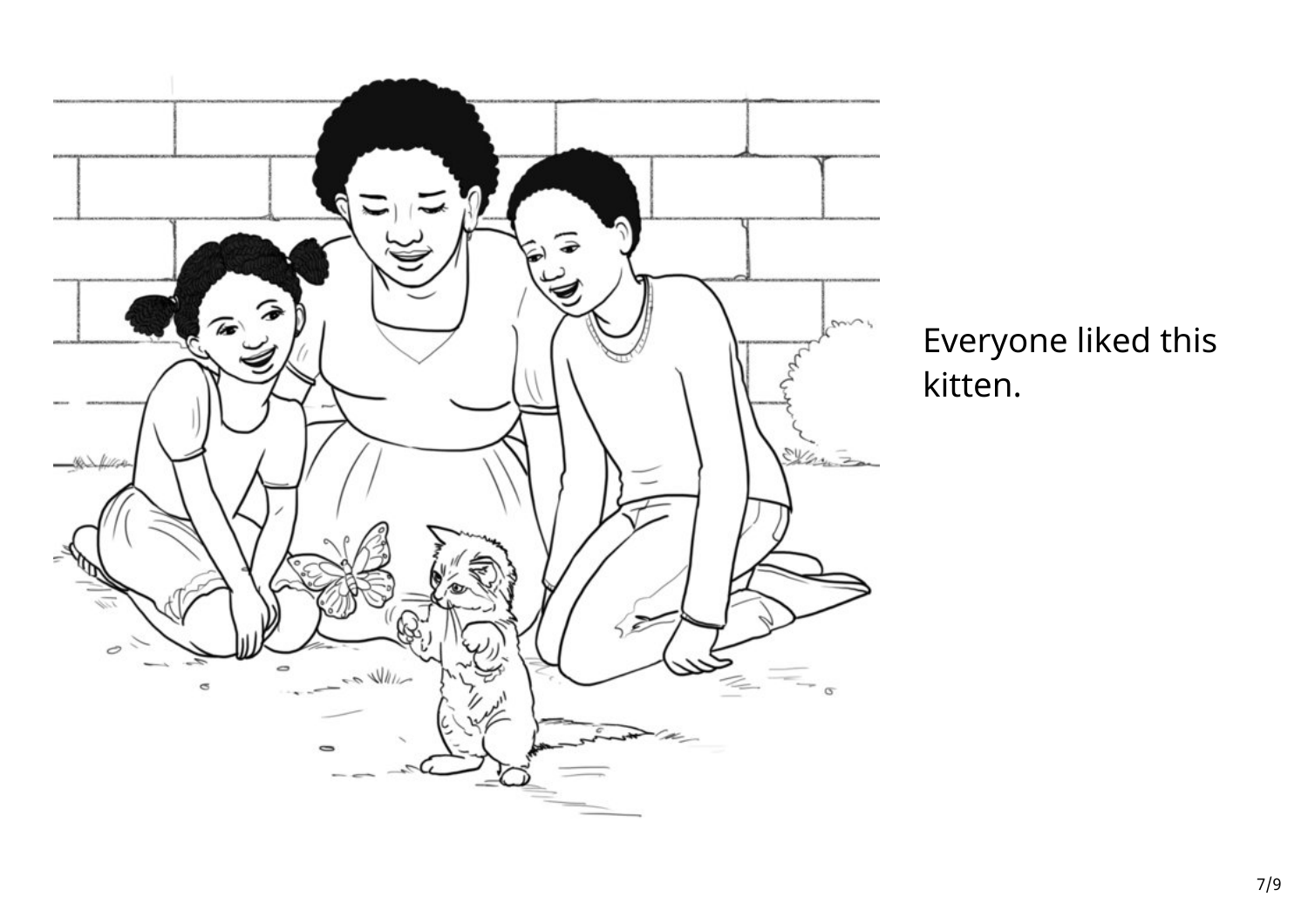

They took the kitten.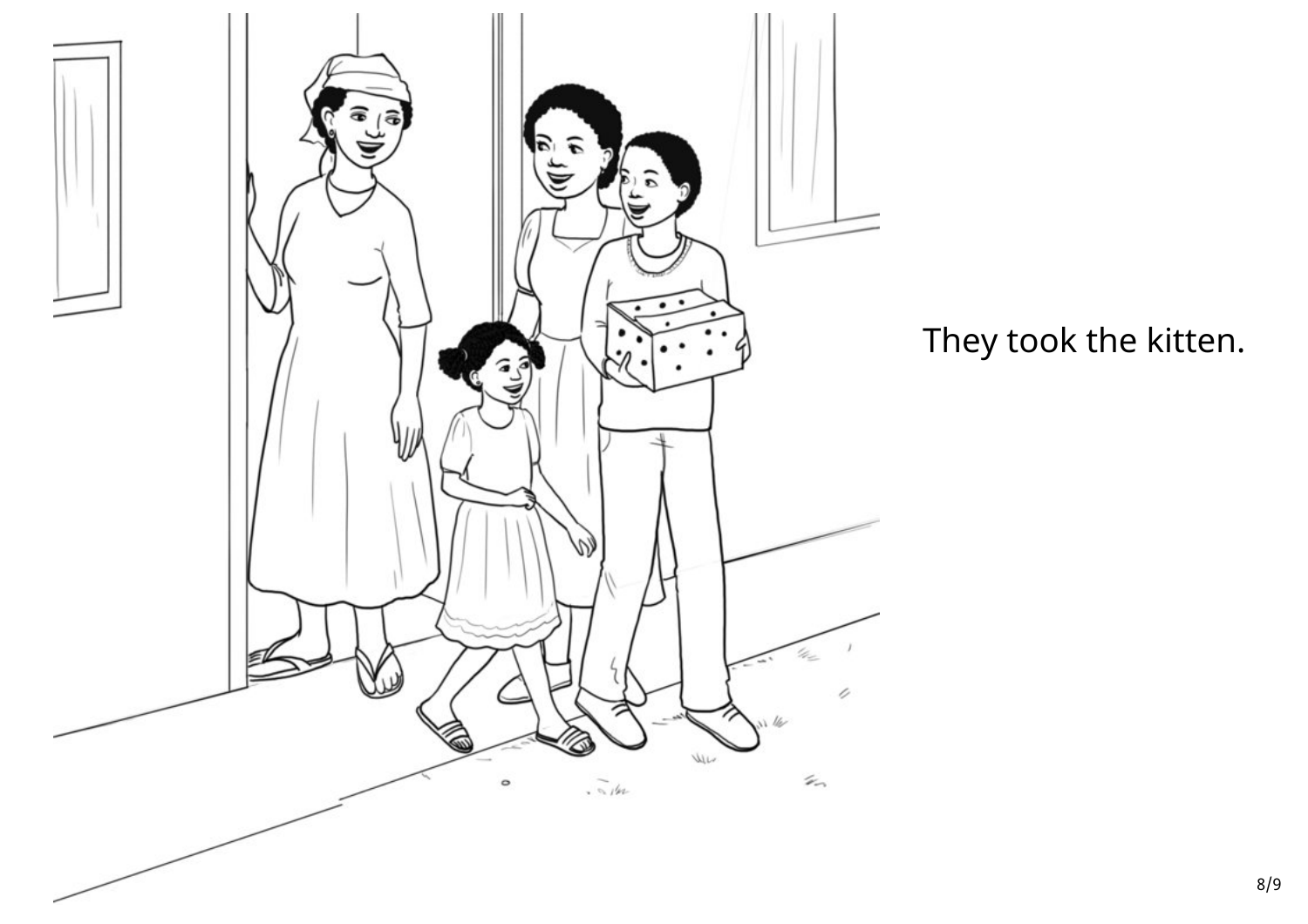

Everyone is happy with the new pussy cat.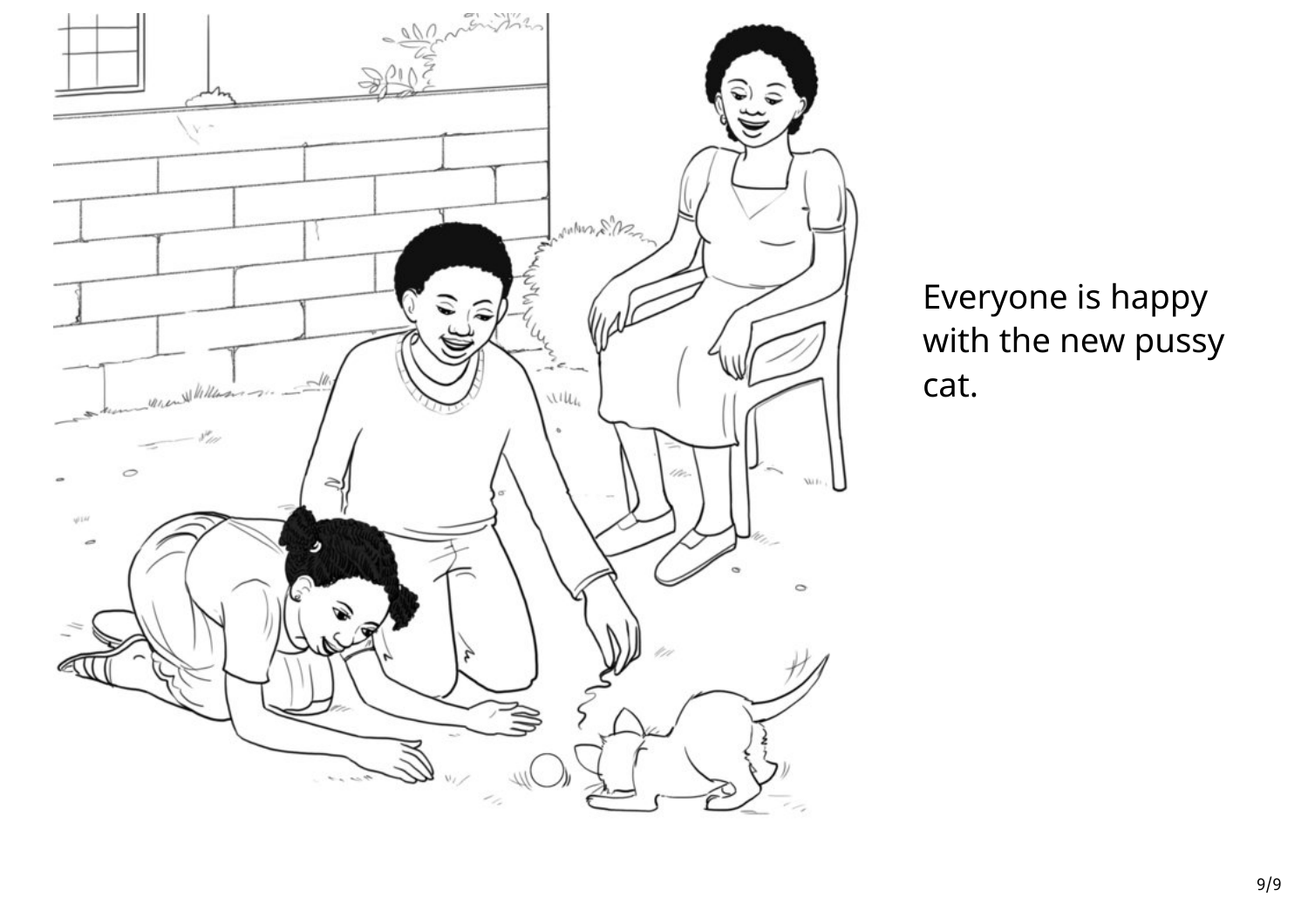

This book was made possible by Pratham Books' StoryWeaver platform. Content under Creative Commons licenses can be downloaded, translated and can even be used to create new stories ‐ provided you give appropriate credit, and indicate if changes were made. To know more about this, and the full terms of use and attribution, please visit the following [link](https://storyweaver.org.in/terms_and_conditions).

### Story Attribution:

This story: New Pussy Catis written by Ritah [Katetemera](https://storyweaver.org.in/users/16224-ritah-katetemera) . © African Storybook Initiative , 2015. Some rights reserved. Released under CC BY 4.0 license.

#### Other Credits:

'New Pussy Cat' was published on African Storybook with the joint effort of African Storybook Initiative 2015. www.africanstorybook.org

#### Images Attributions:

Cover page: A kitten [sleeping](https://storyweaver.org.in/illustrations/7269-a-kitten-sleeping-in-the-palm-of-a-boy) in the palm of a boy by [Marion](https://storyweaver.org.in/users/16302-marion-drew) Drew © African Storybook Initiative, 2015. Some rights reserved. Released under CC BY 4.0 license. Page 2: A cat with her litter, a girl [watching](https://storyweaver.org.in/illustrations/7270-a-cat-with-her-litter-a-girl-watching-them) them, by [Marion](https://storyweaver.org.in/users/16302-marion-drew) Drew © African Storybook Initiative, 2015. Some rights reserved. Released under CC BY 4.0 license. Page 3: A family visits [someone](https://storyweaver.org.in/illustrations/7271-a-family-visits-someone), by [Marion](https://storyweaver.org.in/users/16302-marion-drew) Drew © African Storybook Initiative, 2015. Some rights reserved. Released under CC BY 4.0 license. Page 4: A girl [cuddling](https://storyweaver.org.in/illustrations/7272-a-girl-cuddling-a-cat) a cat, by [Marion](https://storyweaver.org.in/users/16302-marion-drew) Drew © African [Storybook](https://storyweaver.org.in/illustrations/7273-kitten-sleeping-in-the-palm-of-a-boy) Initiative, 2015. Some rights reserved. Released under CC BY 4.0 license. Page 5: Kitten sleeping in the palm of a boy, by [Marion](https://storyweaver.org.in/users/16302-marion-drew) Drew © African [Storybook](https://storyweaver.org.in/illustrations/7274-a-kitten-jumping-up-a-woman-s-dress) Initiative, 2015. Some rights reserved. Released under CC BY 4.0 license. Page 6: A kitten jumping up a woman's dress, by [Marion](https://storyweaver.org.in/users/16302-marion-drew) Drew © African [Storybook](https://storyweaver.org.in/illustrations/7275-three-people-playing-with-a-cat) Initiative, 2015. Some rights reserved. Released under CC BY 4.0 license. Page 7: Three people playing with a cat, by [Marion](https://storyweaver.org.in/users/16302-marion-drew) Drew © African [Storybook](https://storyweaver.org.in/illustrations/7276-four-people-smiling) Initiative, 2015. Some rights reserved. Released under CC BY 4.0 license. Page 8: Four people smiling, by [Marion](https://storyweaver.org.in/users/16302-marion-drew) Drew © African Storybook Initiative, 2015. Some rights reserved. Released under CC BY 4.0 license. Page 9: Three happy people playing with a cat, by [Marion](https://storyweaver.org.in/users/16302-marion-drew) Drew © African [Storybook](https://storyweaver.org.in/illustrations/7277-three-happy-people-playing-with-a-cat) Initiative, 2015. Some rights reserved. Released under CC BY 4.0 license.

Disclaimer: [https://www.storyweaver.org.in/terms\\_and\\_conditions](https://storyweaver.org.in/terms_and_conditions)



Some rights reserved. This book is CC-BY-4.0 licensed. You can copy, modify, distribute and perform the work, even for commercial purposes, all without asking permission. For full terms of use and attribution, <http://creativecommons.org/licenses/by/4.0/>